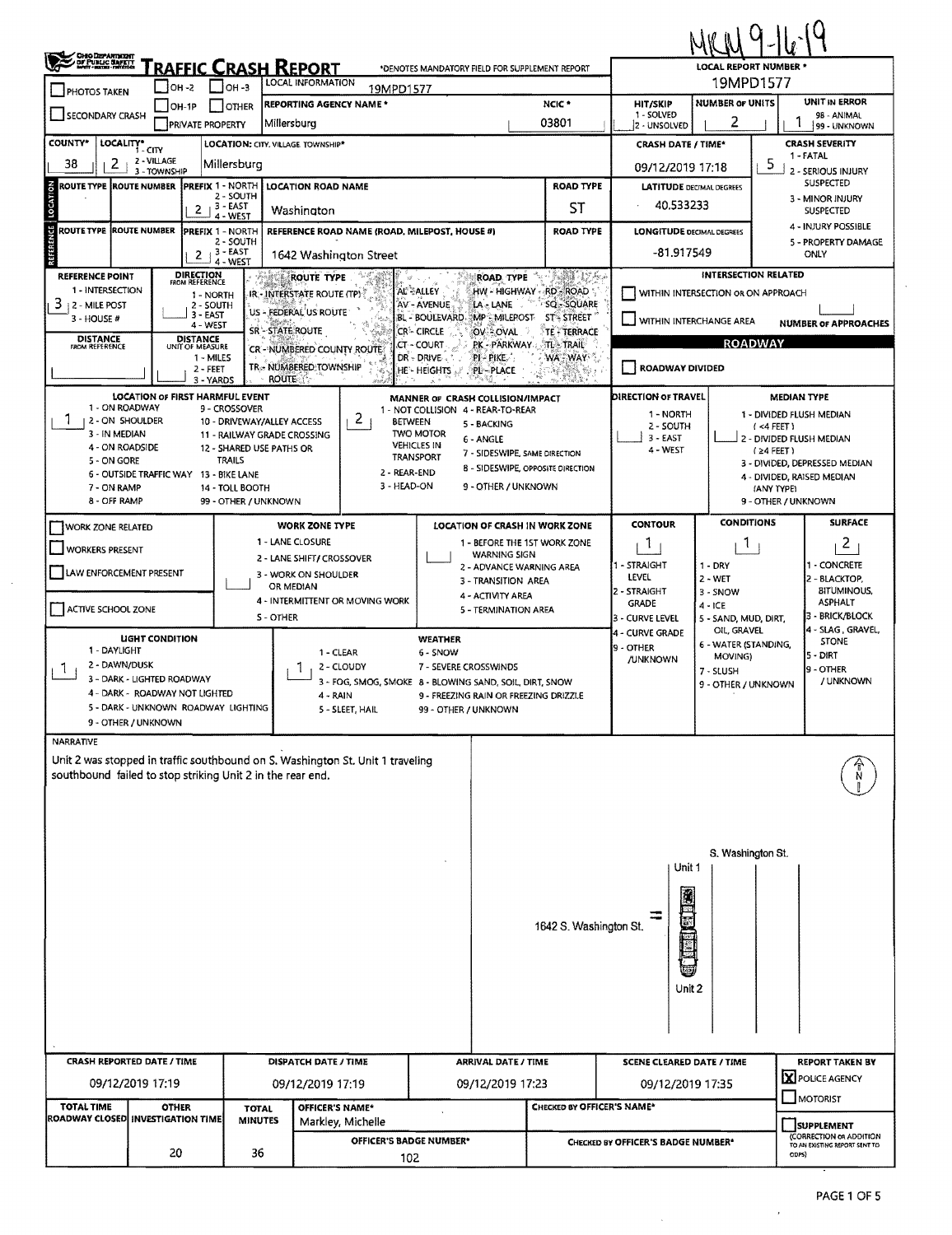|                                                                                                                                                                                                                                                         | <b>CHO DEPARTMENT</b><br>OF PUBLIC SAPETY                                                                                  |                                                                                | <b>LOCAL REPORT NUMBER</b>                                                             |                                                                                   |                                                               |                                                   |                                                                  |                                                               |  |  |  |  |  |
|---------------------------------------------------------------------------------------------------------------------------------------------------------------------------------------------------------------------------------------------------------|----------------------------------------------------------------------------------------------------------------------------|--------------------------------------------------------------------------------|----------------------------------------------------------------------------------------|-----------------------------------------------------------------------------------|---------------------------------------------------------------|---------------------------------------------------|------------------------------------------------------------------|---------------------------------------------------------------|--|--|--|--|--|
|                                                                                                                                                                                                                                                         |                                                                                                                            |                                                                                |                                                                                        |                                                                                   |                                                               |                                                   |                                                                  | 19MPD1577                                                     |  |  |  |  |  |
| UNIT#                                                                                                                                                                                                                                                   | OWNER NAME: LAST, FIRST, MIDDLE (CI SAME AS DRIVER)                                                                        |                                                                                |                                                                                        |                                                                                   |                                                               | OWNER PHONE:INCLUDE AREA CODE (C) SAME AS DRIVERY | DAMAGE                                                           |                                                               |  |  |  |  |  |
| 1                                                                                                                                                                                                                                                       | MARTIN, MICHAEL, L<br>OWNER ADDRESS: STREET, CITY, STATE, ZIP ( C SAME AS ORIVER)                                          |                                                                                |                                                                                        | 330-231-3642                                                                      | <b>DAMAGE SCALE</b><br>1 - NONE                               |                                                   |                                                                  |                                                               |  |  |  |  |  |
|                                                                                                                                                                                                                                                         | 2826 TR 86, MILLERSBURG, OH, 44654                                                                                         |                                                                                |                                                                                        |                                                                                   |                                                               |                                                   | 2 - MINOR DAMAGE                                                 | 3 - FUNCTIONAL DAMAGE<br>4 - DISABLING DAMAGE                 |  |  |  |  |  |
|                                                                                                                                                                                                                                                         | <b>COMMERCIAL CARRIER: NAME ADDRESS, CITY, STATE, ZIP</b>                                                                  |                                                                                |                                                                                        |                                                                                   |                                                               | COMMERCIAL CARRIER PHONE: INCLUDE AREA CODE       |                                                                  | 9 - UNKNOWN                                                   |  |  |  |  |  |
|                                                                                                                                                                                                                                                         |                                                                                                                            |                                                                                |                                                                                        |                                                                                   |                                                               |                                                   |                                                                  | <b>DAMAGED AREA(S)</b>                                        |  |  |  |  |  |
|                                                                                                                                                                                                                                                         | LP STATE LICENSE PLATE #                                                                                                   |                                                                                | <b>VEHICLE IDENTIFICATION #</b>                                                        |                                                                                   | <b>VEHICLE YEAR</b>                                           | <b>VEHICLE MAKE</b>                               |                                                                  | INDICATE ALL THAT APPLY                                       |  |  |  |  |  |
| он                                                                                                                                                                                                                                                      | 151ZFP                                                                                                                     |                                                                                | 5TEUU42N09Z670473                                                                      |                                                                                   | 2009                                                          | TOYOTA                                            |                                                                  |                                                               |  |  |  |  |  |
| $\mathbf{X}$ Insurance                                                                                                                                                                                                                                  | <b>INSURANCE COMPANY</b><br><b>ALLSTATE</b>                                                                                |                                                                                | <b>INSURANCE POLICY #</b>                                                              |                                                                                   | COLOR                                                         | <b>VEHICLE MODEL</b>                              |                                                                  |                                                               |  |  |  |  |  |
|                                                                                                                                                                                                                                                         | <b>TYPE OF USE</b>                                                                                                         |                                                                                | 126100581<br>US DOT #                                                                  |                                                                                   | GRY<br><b>TOWED BY: COMPANY NAME</b>                          | TACOMA                                            |                                                                  |                                                               |  |  |  |  |  |
| <b>COMMERCIAL</b>                                                                                                                                                                                                                                       | GOVERNMENT                                                                                                                 | IN EMERGENCY<br>RESPONSE                                                       |                                                                                        |                                                                                   |                                                               |                                                   |                                                                  |                                                               |  |  |  |  |  |
| INTERLOCK                                                                                                                                                                                                                                               |                                                                                                                            | # OCCUPANTS                                                                    | VEHICLE WEIGHT GVWR/GCWR<br>$1 - 510K$ LBS.                                            | <b>HAZARDOUS MATERIAL</b><br><b>MATERIAL</b><br>CLASS <sup>#</sup><br>PLACARD ID# |                                                               |                                                   |                                                                  |                                                               |  |  |  |  |  |
| DEVICE<br>EQUIPPED                                                                                                                                                                                                                                      | HIT/SKIP UNIT                                                                                                              |                                                                                | 2 - 10,001 - 26K LBS.                                                                  |                                                                                   | RELEASED                                                      |                                                   |                                                                  |                                                               |  |  |  |  |  |
| PLACARD<br>$3 - 26K$ LBS.<br>12 - GOLF CART<br>1 - PASSENGER CAR<br>6 - VAN (9-15 SEATS)<br>18 - LIMO (LIVERY VEHICLE)<br>23 - PEDESTRIAN/SKATER                                                                                                        |                                                                                                                            |                                                                                |                                                                                        |                                                                                   |                                                               |                                                   |                                                                  |                                                               |  |  |  |  |  |
|                                                                                                                                                                                                                                                         | 2 - PASSENGER VAN                                                                                                          | 7 - MOTORCYCLE 2-WHEELED<br>13 - SNOWMOBILE                                    | 24 - WHEELCHAIR (ANY TYPE)                                                             |                                                                                   |                                                               |                                                   |                                                                  |                                                               |  |  |  |  |  |
|                                                                                                                                                                                                                                                         | (MINIVAN)<br>UNIT TYPE 3 - SPORT UTILITY                                                                                   | 8 - MOTORCYCLE 3-WHEELED<br>9 - AUTOCYCLE                                      | 14 - SINGLE UNIT<br>20 - OTHER VEHICLE<br><b>TRUCK</b><br>21 - HEAVY EQUIPMENT         | 25 - OTHER NON-MOTORIST<br>26 - BICYCLE                                           |                                                               |                                                   |                                                                  |                                                               |  |  |  |  |  |
|                                                                                                                                                                                                                                                         | VEHICLE<br>4 - PICK UP                                                                                                     | 15 - SEMI-TRACTOR<br>10 - MOPED OR MOTORIZED<br>BICYCLE<br>16 - FARM EQUIPMENT | 27 - TRAIN                                                                             |                                                                                   |                                                               |                                                   |                                                                  |                                                               |  |  |  |  |  |
|                                                                                                                                                                                                                                                         | 5 - CARGO VAN<br>11 - ALL TERRAIN VEHICLE                                                                                  |                                                                                |                                                                                        |                                                                                   |                                                               |                                                   |                                                                  |                                                               |  |  |  |  |  |
|                                                                                                                                                                                                                                                         | (ATV/UTV)<br># or TRAILING UNITS                                                                                           |                                                                                |                                                                                        |                                                                                   |                                                               |                                                   | 12                                                               |                                                               |  |  |  |  |  |
| АТРІНЗЛ                                                                                                                                                                                                                                                 | WAS VEHICLE OPERATING IN AUTONOMOUS                                                                                        |                                                                                |                                                                                        |                                                                                   |                                                               |                                                   |                                                                  |                                                               |  |  |  |  |  |
|                                                                                                                                                                                                                                                         | MODE WHEN CRASH OCCURRED?                                                                                                  | 0                                                                              | 0 - NO AUTOMATION<br>1 - DRIVER ASSISTANCE                                             |                                                                                   | 3 - CONDITIONAL AUTOMATION 9 - UNKNOWN<br>4 - HIGH AUTOMATION |                                                   |                                                                  |                                                               |  |  |  |  |  |
|                                                                                                                                                                                                                                                         |                                                                                                                            |                                                                                | - YES 2 - NO 9 - OTHER / UNKNOWN AUTONOMOUS 2 - PARTIAL AUTOMATION 5 - FULL AUTOMATION |                                                                                   |                                                               |                                                   |                                                                  |                                                               |  |  |  |  |  |
|                                                                                                                                                                                                                                                         | 1 - NONE                                                                                                                   | MODE LEVEL<br>6 - BUS - CHARTER/TOUR                                           | <b>11 - FIRE</b>                                                                       | <b>16 - FARM</b>                                                                  |                                                               | 21 - MAIL CARRIER                                 |                                                                  |                                                               |  |  |  |  |  |
|                                                                                                                                                                                                                                                         | $2 - TAX$                                                                                                                  | 7 - BUS - INTERCITY                                                            | 12 - MILITARY                                                                          |                                                                                   | 17 - MOWING                                                   | 99 - OTHER / UNKNOWN                              |                                                                  |                                                               |  |  |  |  |  |
| <b>SPECIAL</b>                                                                                                                                                                                                                                          | 3 - ELECTRONIC RIDE<br><b>B - BUS - SHUTTLE</b><br>13 - POLICE<br><b>SHARING</b><br>9 - BUS - OTHER<br>14 - PUBLIC UTILITY |                                                                                |                                                                                        |                                                                                   | 18 - SNOW REMOVAL<br>19 - TOWING                              |                                                   |                                                                  |                                                               |  |  |  |  |  |
|                                                                                                                                                                                                                                                         | <b>FUNCTION 4 - 5CHOOL TRANSPORT</b><br>10 - AMBULANCE<br>15 - CONSTRUCTION EQUIP,<br>5 - BUS - TRANSIT/COMMUTER           |                                                                                |                                                                                        |                                                                                   |                                                               |                                                   |                                                                  |                                                               |  |  |  |  |  |
|                                                                                                                                                                                                                                                         |                                                                                                                            |                                                                                |                                                                                        |                                                                                   | PATROL                                                        |                                                   |                                                                  | 12<br>12                                                      |  |  |  |  |  |
|                                                                                                                                                                                                                                                         | 1 - NO CARGO 8ODY TYPE<br>/ NOT APPLICABLE                                                                                 | 4 - LOGGING<br>5 - INTERMODAL                                                  | 7 - GRAIN/CHIPS/GRAVEL<br>8 - POLE                                                     | 11 - DUMP                                                                         | 12 - CONCRETE MIXER                                           | 99 - OTHER / UNKNOWN                              |                                                                  |                                                               |  |  |  |  |  |
| CARGO<br><b>BODY</b>                                                                                                                                                                                                                                    | 2 - BUS<br>3 - VEHICLE TOWING                                                                                              | <b>CONTAINER CHASSIS</b><br>6 - CARGOVAN                                       | 9 - CARGO TANK                                                                         |                                                                                   | 13 - AUTO TRANSPORTER                                         |                                                   |                                                                  | 9<br>9                                                        |  |  |  |  |  |
| <b>TYPE</b>                                                                                                                                                                                                                                             | ANOTHER MOTOR VEHICLE                                                                                                      | /ENCLOSED BOX                                                                  | 10 - FLAT 8ED                                                                          |                                                                                   | 14 - GARBAGE/REFUSE                                           |                                                   |                                                                  |                                                               |  |  |  |  |  |
|                                                                                                                                                                                                                                                         | 1 - TURN SIGNALS                                                                                                           | 4 - BRAKES                                                                     | 7 - WORN OR SLICK TIRES                                                                |                                                                                   | 9 - MOTOR TROUBLE                                             | 99 - OTHER / UNKNOWN                              |                                                                  |                                                               |  |  |  |  |  |
| <b>VEHICLE</b>                                                                                                                                                                                                                                          | 2 - HEAD LAMPS<br>3 - TAIL LAMPS                                                                                           | 5 - STEERING<br><b>6 - TIRE BLOWOUT</b>                                        | 8 - TRAILER EQUIPMENT<br>DEFECTIVE                                                     |                                                                                   | 10 - DISABLED FROM PRIOR<br><b>ACCIDENT</b>                   |                                                   |                                                                  |                                                               |  |  |  |  |  |
| <b>DEFECTS</b>                                                                                                                                                                                                                                          |                                                                                                                            |                                                                                |                                                                                        |                                                                                   |                                                               |                                                   | $\Box$ - NO DAMAGE $[0]$                                         | U-UNDERCARRIAGE [14]                                          |  |  |  |  |  |
|                                                                                                                                                                                                                                                         | 1 - INTERSECTION -<br>MARKED CROSSWALK                                                                                     | 4 - MIDBLOCK -<br>MARKED CROSSWALK                                             | 7 - SHOULDER/ROADSIDE                                                                  |                                                                                   | 10 - DRIVEWAY ACCESS<br>11 - SHARED USE PATHS                 | 99 - OTHER / UNKNOWN                              | $\Box$ - TOP [13]                                                | $\Box$ - ALL AREAS (15)                                       |  |  |  |  |  |
| NON-<br><b>MOTORIST</b>                                                                                                                                                                                                                                 | INTERSECTION -<br>UNMARKED CROSSWALK                                                                                       | 5 - TRAVEL LANE -<br>OTHER LOCATION                                            | 8 - SIDEWALK<br>9 - MEDIAN/CROSSING                                                    |                                                                                   | OR TRAILS                                                     |                                                   |                                                                  | I-UNIT NOT AT SCENE [ 16 ]                                    |  |  |  |  |  |
| LOCATION                                                                                                                                                                                                                                                | 3 - INTERSECTION - OTHER                                                                                                   | 6 - BICYCLE LANE                                                               | <b>ISLAND</b>                                                                          |                                                                                   | 12 - FIRST RESPONDER<br>AT INCIDENT SCENE                     |                                                   |                                                                  |                                                               |  |  |  |  |  |
|                                                                                                                                                                                                                                                         | 1 - NON-CONTACT                                                                                                            | 1 - STRAIGHT AHEAD<br>2 - BACKING                                              | 9 - LEAVING TRAFFIC<br>LANE                                                            |                                                                                   | 15 - WALKING, RUNNING,<br>JOGGING, PLAYING                    | 21 - STANDING OUTSIDE<br>DISABLED VEHICLE         |                                                                  | INITIAL POINT OF CONTACT                                      |  |  |  |  |  |
| 3                                                                                                                                                                                                                                                       | 2 - NON-COLLISION                                                                                                          | 3 - CHANGING LANES                                                             | 10 - PARKED                                                                            | 16 - WORKING<br>99 - OTHER / UNKNOWN                                              |                                                               |                                                   | 0 - NO DAMAGE<br>14 - UNDERCARRIAGE                              |                                                               |  |  |  |  |  |
| <b>ACTION</b>                                                                                                                                                                                                                                           | 3 - STRIKING                                                                                                               | 4 - OVERTAKING/PASSING<br>PRE-CRASH 5 - MAKING RIGHT TURN                      | 11 - SLOWING OR STOPPED<br>IN TRAFFIC                                                  |                                                                                   | 17 - PUSHING VEHICLE<br>18 - APPROACHING OR                   |                                                   | 1-12 - REFER TO UNIT 15 - VEHICLE NOT AT SCENE<br>12.<br>DIAGRAM |                                                               |  |  |  |  |  |
|                                                                                                                                                                                                                                                         | 4 - STRUCK<br>5 - BOTH STRIKING                                                                                            | <b>ACTIONS 6 - MAKING LEFT TURN</b><br>7 - MAKING U-TURN                       | 12 - DRIVERLESS<br>13 - NEGOTIATING A CURVE                                            |                                                                                   | LEAVING VEHICLE<br>19 - STANDING                              |                                                   | 99 - UNKNOWN<br>13 - TOP                                         |                                                               |  |  |  |  |  |
|                                                                                                                                                                                                                                                         | & STRUCK                                                                                                                   | 8 - ENTERING TRAFFIC                                                           | 14 - ENTERING OR CROSSING 20 - OTHER NON-MOTORIST                                      |                                                                                   |                                                               |                                                   |                                                                  |                                                               |  |  |  |  |  |
|                                                                                                                                                                                                                                                         | 9 - OTHER / UNKNOWN<br>1 - NONE                                                                                            | LANE                                                                           | SPECIFIED LOCATION<br>B - FOLLOWING TOO CLOSE 13 - IMPROPER START FROM                 |                                                                                   | <b>18 - OPERATING DEFECTIVE</b>                               | 23 - OPENING DOOR INTO                            | <b>TRAFFICWAY FLOW</b>                                           | TRAFFIC<br><b>TRAFFIC CONTROL</b>                             |  |  |  |  |  |
|                                                                                                                                                                                                                                                         | 2 - FAILURE TO YIELD<br>3 - RAN RED LIGHT                                                                                  | /ACDA<br>9 - IMPROPER LANE                                                     | A PARKED POSITION<br>14 - STOPPED OR PARKED                                            |                                                                                   | EQUIPMENT<br>19 - LOAD SHIFTING                               | <b>ROADWAY</b><br>99 - OTHER IMPROPER             | 1 - ONE-WAY                                                      | 1 - ROUNDABOUT 4 - STOP SIGN                                  |  |  |  |  |  |
| 8                                                                                                                                                                                                                                                       | 4 - RAN STOP SIGN                                                                                                          | CHANGE                                                                         | <b>ILLEGALLY</b>                                                                       |                                                                                   | /FALLING/SPILLING                                             | <b>ACTION</b>                                     | 2 - TWO-WAY<br>2                                                 | 2 - SIGNAL<br>5 - YIELD SIGN<br>6                             |  |  |  |  |  |
|                                                                                                                                                                                                                                                         | 5 - UNSAFE SPEED<br>CONTRIBUTING 6 - IMPROPER TURN                                                                         | 10 - IMPROPER PASSING<br>11 - DROVE OFF ROAD                                   | 15 - SWERVING TO AVOID<br>16 - WRONG WAY                                               |                                                                                   | 20 - IMPROPER CROSSING<br>21 - LYING IN ROADWAY               |                                                   |                                                                  | 3 - FLASHER<br>6 - NO CONTROL                                 |  |  |  |  |  |
| (s) 5                                                                                                                                                                                                                                                   | CIRCUMSTANCES 7 - LEFT OF CENTER                                                                                           | 12 - IMPROPER BACKING                                                          | 17 - VISION OBSTRUCTION                                                                |                                                                                   | 22 - NOT DISCERNIBLE                                          |                                                   | # OF THROUGH LANES<br><b>ON ROAD</b>                             | <b>RAIL GRADE CROSSING</b>                                    |  |  |  |  |  |
|                                                                                                                                                                                                                                                         | <b>SEQUENCE OF EVENTS</b>                                                                                                  |                                                                                |                                                                                        |                                                                                   |                                                               |                                                   |                                                                  | 1 - NOT INVLOVED<br>2 - INVOLVED-ACTIVE CROSSING              |  |  |  |  |  |
|                                                                                                                                                                                                                                                         | 1 - OVERTURN/ROLLOVER 7 - SEPARATION OF UNITS                                                                              |                                                                                | 12 - DOWNHILL RUNAWAY 19 - ANIMAL -OTHER                                               |                                                                                   |                                                               | 23 - STRUCK BY FALLING,                           | $\mathbf{2}$                                                     | 3 - INVOLVED-PASSIVE CROSSING                                 |  |  |  |  |  |
| 20                                                                                                                                                                                                                                                      | 2 - FIRE/EXPLOSION                                                                                                         | 8 - RAN OFF ROAD RIGHT                                                         | 13 - OTHER NON-COLLISION 20 - MOTOR VEHICLE IN                                         |                                                                                   | TRANSPORT                                                     | SHIFTING CARGO OR<br>ANYTHING SET IN              |                                                                  | UNIT / NON-MOTORIST DIRECTION                                 |  |  |  |  |  |
|                                                                                                                                                                                                                                                         | 3 - IMMERSION<br>4 - JACKKNIFE                                                                                             | 9 - RAN OFF ROAD LEFT<br>10 - CROSS MEDIAN                                     | 14 - PEDESTRIAN<br>15 - PEDALCYCLE                                                     |                                                                                   | 21 - PARKED MOTOR                                             | <b>MOTION BY A MOTOR</b><br>VEHICLE               |                                                                  | 1 - NORTH<br>S - NORTHEAST                                    |  |  |  |  |  |
|                                                                                                                                                                                                                                                         | 5 - CARGO / EQUIPMENT<br>LOSS OR SHIFT                                                                                     | 11 - CROSS CENTERLINE -<br>OPPOSITE DIRECTION                                  | 16 - RAILWAY VEHICLE<br>17 - ANIMAL - FARM                                             |                                                                                   | <b>AEHICTE</b><br>22 - WORK ZONE                              | 24 - OTHER MOVABLE<br>OBJECT                      |                                                                  | 2 - SOUTH<br><b>6 - NORTHWEST</b>                             |  |  |  |  |  |
| з                                                                                                                                                                                                                                                       | 6 - EQUIPMENT FAILURE                                                                                                      | OF TRAVEL                                                                      | 18 - ANIMAL - DEER                                                                     |                                                                                   | MAINTENANCE<br><b>EQUIPMENT</b>                               |                                                   | $\frac{2}{10}$<br><b>FROM</b>                                    | 3 - EAST<br>7 - SOUTHEAST<br>4 - WEST<br><b>8 - SOUTHWEST</b> |  |  |  |  |  |
| $\mathcal{F}^{(1)}$ and $\mathcal{F}^{(2)}$ and a subsequent properties of the field $\mathcal{F}^{(1)}$<br>$\alpha\alpha\beta\equiv -\frac{1}{2} \frac{d\mathbf{r}}{d\mathbf{r}}\cdot\mathbf{r}$ . It cannot<br>9 - OTHER / UNKNOWN<br>a a ao mais mai |                                                                                                                            |                                                                                |                                                                                        |                                                                                   |                                                               |                                                   |                                                                  |                                                               |  |  |  |  |  |
|                                                                                                                                                                                                                                                         | 25 - IMPACT ATTENUATOR 31 - GUARDRAIL END<br>/ CRASH CUSHION                                                               | 32 - PORTABLE BARRIER                                                          | 38 - OVERHEAD SIGN POST<br>39 - LIGHT / LUMINARIES                                     | 46 - FENCE                                                                        | 45 - EMBANKMENT                                               | 52 - BUILDING<br>53 - TUNNEL                      | <b>UNIT SPEED</b>                                                | DETECTED SPEED                                                |  |  |  |  |  |
|                                                                                                                                                                                                                                                         | 26 - BRIDGE OVERHEAD<br><b>STRUCTURE</b>                                                                                   | 33 - MEDIAN CABLE BARRIER<br>34 - MEDIAN GUARDRAIL                             | SUPPORT<br>40 - UTILITY POLE                                                           | 48 - TREE                                                                         | 47 - MAILBOX                                                  | <b>S4 - OTHER FIXED</b><br><b>OBJECT</b>          |                                                                  |                                                               |  |  |  |  |  |
|                                                                                                                                                                                                                                                         | 27 - BRIDGE PIER OR<br><b>ABUTMENT</b>                                                                                     | <b>BARRIER</b><br>3S - MEDIAN CONCRETE                                         | 41 - OTHER POST, POLE<br>OR SUPPORT                                                    |                                                                                   | 49 - FIRE HYDRANT<br>50 - WORK ZONE                           | 99 - OTHER / UNKNOWN                              | 10                                                               | 1 - STATED / ESTIMATED SPEED                                  |  |  |  |  |  |
|                                                                                                                                                                                                                                                         | 28 - BRIDGE PARAPET<br>29 - BRIDGE RAIL                                                                                    | <b>BARRIER</b><br>36 - MEDIAN OTHER BARRIER 43 - CURB                          | 42 - CULVERT                                                                           |                                                                                   | MAINTENANCE<br><b>EQUIPMENT</b>                               |                                                   | POSTED SPEED                                                     | 2 - CALCULATED / EDR                                          |  |  |  |  |  |
|                                                                                                                                                                                                                                                         | 30 - GUARDRAIL FACE                                                                                                        | 37 - TRAFFIC SIGN POST                                                         | 44 - DITCH                                                                             | 51 - WALL                                                                         |                                                               |                                                   |                                                                  | 3 - UNDETERMINED                                              |  |  |  |  |  |
|                                                                                                                                                                                                                                                         | <b>FIRST HARMFUL EVENT</b>                                                                                                 | ı                                                                              | <b>MOST HARMFUL EVENT</b>                                                              |                                                                                   |                                                               |                                                   | 35                                                               |                                                               |  |  |  |  |  |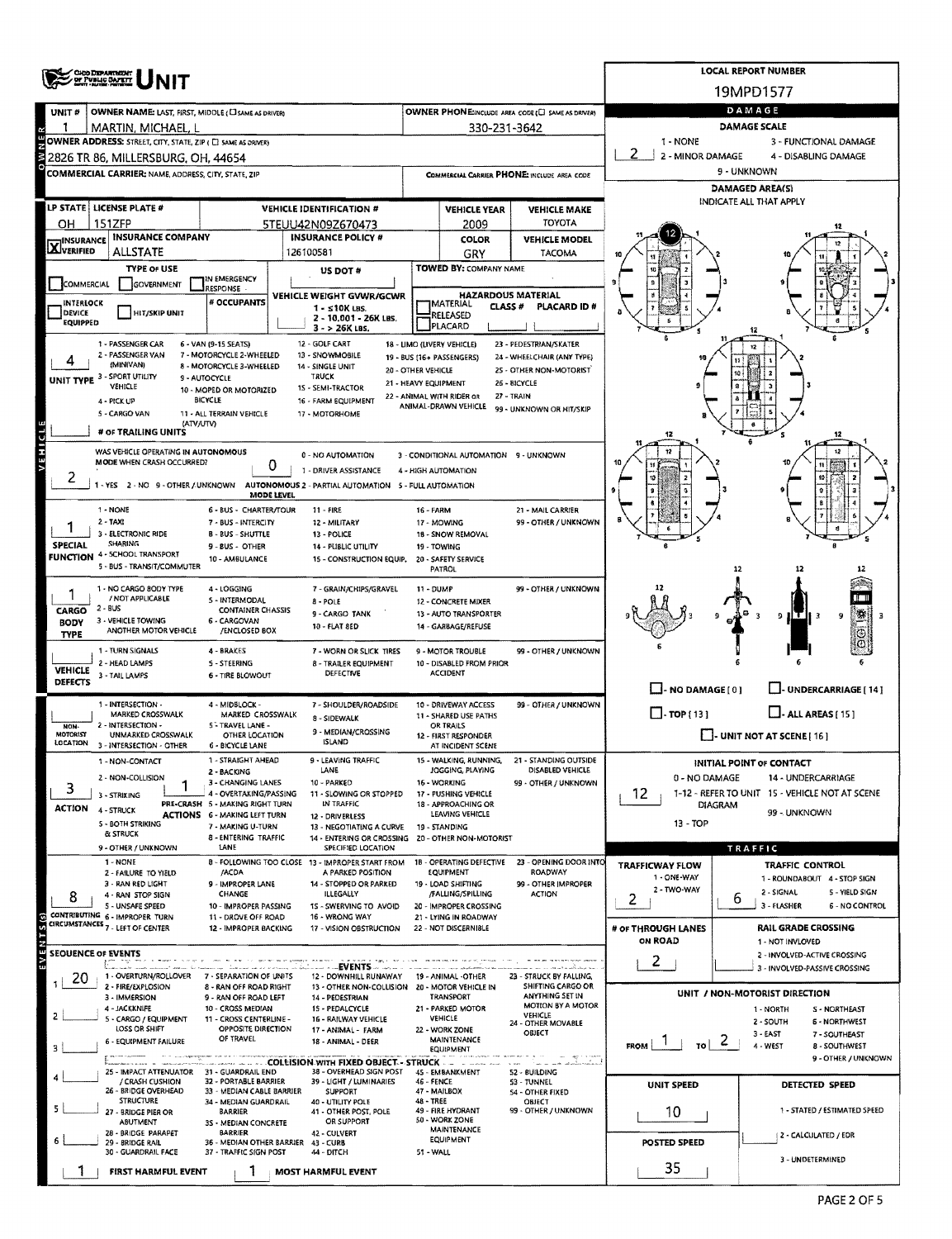|                                                                                                                     | <b>OHO DEPARTMENT</b><br>OF PUBLIC BAFRIT                                             |                                                           | <b>LOCAL REPORT NUMBER</b>                                                           |                                                                              |                                                   |                                                       |                                                                               |                                                        |  |  |  |  |  |  |
|---------------------------------------------------------------------------------------------------------------------|---------------------------------------------------------------------------------------|-----------------------------------------------------------|--------------------------------------------------------------------------------------|------------------------------------------------------------------------------|---------------------------------------------------|-------------------------------------------------------|-------------------------------------------------------------------------------|--------------------------------------------------------|--|--|--|--|--|--|
|                                                                                                                     |                                                                                       |                                                           |                                                                                      |                                                                              |                                                   |                                                       | 19MPD1577                                                                     |                                                        |  |  |  |  |  |  |
| UNIT#                                                                                                               | OWNER NAME: LAST, FIRST, MIDDLE (C) SAME AS DRIVER)                                   |                                                           |                                                                                      |                                                                              |                                                   | OWNER PHONE:INCLUDE AREA CODE (E) SAME AS DRIVER)     | DAMAGE                                                                        |                                                        |  |  |  |  |  |  |
| 2                                                                                                                   | SCHLAEGEL, MELISSA, K<br>OWNER ADDRESS: STREET, CITY, STATE, ZIP ( C) SAME AS DRIVERY |                                                           |                                                                                      | 330-780-8560                                                                 | DAMAGE SCALE<br>1 - NONE<br>3 - FUNCTIONAL DAMAGE |                                                       |                                                                               |                                                        |  |  |  |  |  |  |
|                                                                                                                     | 755 GLENVIED DRIVE, HOWARD, OH, 43028                                                 |                                                           |                                                                                      |                                                                              |                                                   |                                                       | 2 - MINOR DAMAGE                                                              | 4 - DISABLING DAMAGE                                   |  |  |  |  |  |  |
|                                                                                                                     | <b>COMMERCIAL CARRIER: NAME, ADDRESS, CITY, STATE, ZIP</b>                            |                                                           |                                                                                      |                                                                              |                                                   | <b>COMMERCIAL CARRIER PHONE: INCLUDE AREA CODE</b>    |                                                                               | 9 - UNKNOWN                                            |  |  |  |  |  |  |
|                                                                                                                     |                                                                                       |                                                           |                                                                                      |                                                                              |                                                   | <b>DAMAGED AREA(S)</b>                                |                                                                               |                                                        |  |  |  |  |  |  |
|                                                                                                                     | LP STATE   LICENSE PLATE #                                                            |                                                           | <b>VEHICLE IDENTIFICATION #</b>                                                      |                                                                              | <b>VEHICLE YEAR</b>                               | <b>VEHICLE MAKE</b>                                   |                                                                               | INDICATE ALL THAT APPLY                                |  |  |  |  |  |  |
| OН                                                                                                                  | HVM6407                                                                               |                                                           | 2HKRL18682H539288                                                                    | <b>HONDA</b><br>2002                                                         |                                                   |                                                       |                                                                               |                                                        |  |  |  |  |  |  |
| <b>INSURANCE</b><br><b>X</b> VERIFIED                                                                               | <b>INSURANCE COMPANY</b><br>WAYNE MUTUAL                                              |                                                           | <b>INSURANCE POLICY #</b><br>PAP0277158                                              |                                                                              | <b>COLOR</b><br><b>RED</b>                        | <b>VEHICLE MODEL</b><br>ODYSSEY                       |                                                                               |                                                        |  |  |  |  |  |  |
|                                                                                                                     | <b>TYPE OF USE</b>                                                                    |                                                           | US DOT #                                                                             |                                                                              | TOWED BY: COMPANY NAME                            |                                                       |                                                                               |                                                        |  |  |  |  |  |  |
| COMMERCIAL                                                                                                          | GOVERNMENT                                                                            | IN EMERGENCY<br>RESPONSE                                  | VEHICLE WEIGHT GVWR/GCWR                                                             |                                                                              |                                                   |                                                       |                                                                               |                                                        |  |  |  |  |  |  |
| <b>INTERLOCK</b>                                                                                                    |                                                                                       | # OCCUPANTS                                               | <b>HAZARDOUS MATERIAL</b><br><b>IMATERIAL</b><br><b>CLASS#</b><br><b>PLACARD ID#</b> |                                                                              |                                                   |                                                       |                                                                               |                                                        |  |  |  |  |  |  |
| DEVICE<br><b>EQUIPPED</b>                                                                                           | HIT/SKIP UNIT                                                                         |                                                           | 2 - 10,001 - 26K LBS.<br>$3 - 26K$ LBS.                                              |                                                                              | RELEASED<br>PLACARD                               |                                                       |                                                                               |                                                        |  |  |  |  |  |  |
| 1 - PASSENGER CAR<br>6 - VAN (9-15 SEATS)<br>12 - GOLF CART<br>18 - LIMO (LIVERY VEHICLE)<br>23 - PEDESTRIAN/SKATER |                                                                                       |                                                           |                                                                                      |                                                                              |                                                   |                                                       |                                                                               |                                                        |  |  |  |  |  |  |
|                                                                                                                     | 2 - PASSENGER VAN<br>(MINIVAN)                                                        | 7 - MOTORCYCLE 2-WHEELED<br>8 - MOTORCYCLE 3-WHEELED      | 13 - SNOWMOBILE<br>14 - SINGLE UNIT                                                  | 20 - OTHER VEHICLE                                                           | 19 - BUS (16+ PASSENGERS)                         | 24 - WHEELCHAIR (ANY TYPE)<br>25 - OTHER NON-MOTORIST |                                                                               |                                                        |  |  |  |  |  |  |
|                                                                                                                     | UNIT TYPE 3 - SPORT UTILITY<br>VEHICLE                                                | 9 - AUTOCYCLE                                             | <b>TRUCK</b><br>15 - SEMI-TRACTOR                                                    | 21 - HEAVY EQUIPMENT                                                         |                                                   | 26 - BICYCLE                                          | 10                                                                            |                                                        |  |  |  |  |  |  |
|                                                                                                                     | 4 - PICK UP                                                                           | 10 - MOPED OR MOTORIZED<br>BICYCLE                        | 16 - FARM EQUIPMENT                                                                  |                                                                              | 22 - ANIMAL WITH RIDER OR<br>ANIMAL-DRAWN VEHICLE | 27 - TRAIN<br>99 - UNKNOWN OR HIT/SKIP                |                                                                               |                                                        |  |  |  |  |  |  |
|                                                                                                                     | 5 - CARGO VAN<br>(ATV/UTV)                                                            | 11 - ALL TERRAIN VEHICLE                                  |                                                                                      |                                                                              |                                                   |                                                       |                                                                               |                                                        |  |  |  |  |  |  |
|                                                                                                                     | # OF TRAILING UNITS                                                                   |                                                           |                                                                                      |                                                                              |                                                   |                                                       |                                                                               | 12                                                     |  |  |  |  |  |  |
| VEHICLE                                                                                                             | WAS VEHICLE OPERATING IN AUTONOMOUS<br>MODE WHEN CRASH OCCURRED?                      |                                                           | 0 - NO AUTOMATION                                                                    |                                                                              | 3 - CONDITIONAL AUTOMATION 9 - UNKNOWN            |                                                       |                                                                               |                                                        |  |  |  |  |  |  |
| ۷                                                                                                                   |                                                                                       | 0                                                         | 1 - DRIVER ASSISTANCE                                                                |                                                                              | 4 - HIGH AUTOMATION                               |                                                       |                                                                               | 10                                                     |  |  |  |  |  |  |
|                                                                                                                     |                                                                                       | MODE LEVEL                                                | -YES 2-NO 9-OTHER / UNKNOWN AUTONOMOUS 2 - PARTIAL AUTOMATION 5 - FULL AUTOMATION    |                                                                              |                                                   |                                                       |                                                                               |                                                        |  |  |  |  |  |  |
|                                                                                                                     | 1 - NONE                                                                              | 6 - BUS - CHARTER/TOUR                                    | 11 - FIRE                                                                            | <b>16 - FARM</b>                                                             |                                                   | 21 - MAIL CARRIER                                     |                                                                               |                                                        |  |  |  |  |  |  |
|                                                                                                                     | 2 - TAXI<br>3 - ELECTRONIC RIDE                                                       | 7 - BUS - INTERCITY<br><b>B - BUS - SHUTTLE</b>           | 12 - MILITARY<br>13 - POLICE                                                         |                                                                              | 17 - MOWING<br>18 - SNOW REMOVAL                  | 99 - OTHER / UNKNOWN                                  |                                                                               |                                                        |  |  |  |  |  |  |
| <b>SPECIAL</b>                                                                                                      | SHARING<br><b>FUNCTION 4 - SCHOOL TRANSPORT</b>                                       | 9 - BUS - OTHER<br>10 - AMBULANCE                         | 14 - PUBLIC UTILITY                                                                  |                                                                              | 19 - TOWING<br>20 - SAFETY SERVICE                |                                                       |                                                                               |                                                        |  |  |  |  |  |  |
|                                                                                                                     | 5 - BUS - TRANSIT/COMMUTER                                                            |                                                           | 15 - CONSTRUCTION EQUIP.                                                             |                                                                              | <b>PATROL</b>                                     |                                                       |                                                                               | 12                                                     |  |  |  |  |  |  |
| J,                                                                                                                  | 1 - NO CARGO BODY TYPE                                                                | 4 - LOGGING                                               | 7 - GRAIN/CHIPS/GRAVEL                                                               | 11 - DUMP                                                                    |                                                   | 99 - OTHER / UNKNOWN                                  |                                                                               |                                                        |  |  |  |  |  |  |
| <b>CARGO</b>                                                                                                        | / NOT APPLICABLE<br>$2 - BUS$                                                         | 5 - INTERMODAL<br><b>CONTAINER CHASSIS</b>                | 8 - POLE<br>9 - CARGO TANK                                                           |                                                                              | 12 - CONCRETE MIXER<br>13 - AUTO TRANSPORTER      |                                                       |                                                                               |                                                        |  |  |  |  |  |  |
| <b>BODY</b>                                                                                                         | 3 - VEHICLE TOWING<br>ANOTHER MOTOR VEHICLE                                           | 6 - CARGOVAN<br>/ENCLOSED BOX                             | 10 - FLAT BED                                                                        |                                                                              | 14 - GARBAGE/REFUSE                               |                                                       |                                                                               | 9<br>н с                                               |  |  |  |  |  |  |
| <b>TYPE</b>                                                                                                         | 1 - TURN SIGNALS                                                                      | 4 - BRAKES                                                | 7 - WORN OR SLICK TIRES                                                              |                                                                              | 9 - MOTOR TROUBLE                                 | 99 - OTHER / UNKNOWN                                  |                                                                               |                                                        |  |  |  |  |  |  |
| <b>VEHICLE</b>                                                                                                      | 2 - HEAD LAMPS                                                                        | <b>S - STEERING</b>                                       | 8 - TRAILER EQUIPMENT                                                                |                                                                              | 10 - DISABLED FROM PRIOR<br><b>ACCIDENT</b>       |                                                       |                                                                               |                                                        |  |  |  |  |  |  |
| DEFECTS                                                                                                             | 3 - TAIL LAMPS                                                                        | <b>6 - TIRE BLOWOUT</b>                                   | DEFECTIVE                                                                            |                                                                              |                                                   |                                                       | $\Box$ - NO DAMAGE $[0]$<br>U-UNDERCARRIAGE [14]                              |                                                        |  |  |  |  |  |  |
|                                                                                                                     | 1 - INTERSECTION -                                                                    | 4 - MIDBLOCK -                                            | 7 - SHOULDER/ROADSIDE                                                                |                                                                              | 10 - DRIVEWAY ACCESS                              | 99 - OTHER / UNKNOWN                                  |                                                                               |                                                        |  |  |  |  |  |  |
| <b>NON-</b>                                                                                                         | MARKED CROSSWALK<br>2 - INTERSECTION -                                                | MARKED CROSSWALK<br>S - TRAVEL LANE -                     | <b>B-SIDEWALK</b>                                                                    |                                                                              | 11 - SHARED USE PATHS<br>OR TRAILS                |                                                       | $\Box$ TOP [13]<br>$\Box$ - ALL AREAS [ 15 ]                                  |                                                        |  |  |  |  |  |  |
| MOTORIST<br>LOCATION                                                                                                | <b>UNMARKED CROSSWALK</b><br>3 - INTERSECTION - OTHER                                 | <b>OTHER LOCATION</b><br>6 - BICYCLE LANE                 | 9 - MEDIAN/CROSSING<br><b>ISLAND</b>                                                 |                                                                              | 12 - FIRST RESPONDER<br>AT INCIDENT SCENE         | - UNIT NOT AT SCENE [ 16 ]                            |                                                                               |                                                        |  |  |  |  |  |  |
|                                                                                                                     | 1 - NON-CONTACT                                                                       | 1 - STRAIGHT AHEAD                                        | 9 - LEAVING TRAFFIC                                                                  |                                                                              |                                                   | 15 - WALKING, RUNNING. 21 - STANDING OUTSIDE          | INITIAL POINT OF CONTACT                                                      |                                                        |  |  |  |  |  |  |
|                                                                                                                     | 2 - NON-COLLISION                                                                     | 2 - BACKING<br>3 - CHANGING LANES                         | LANE<br>10 - PARKED                                                                  | JOGGING, PLAYING<br>DISABLED VEHICLE<br>16 - WORKING<br>99 - OTHER / UNKNOWN |                                                   |                                                       | 0 - NO DAMAGE<br>14 - UNDERCARRIAGE                                           |                                                        |  |  |  |  |  |  |
|                                                                                                                     | 3 - STRIKING                                                                          | 4 - OVERTAKING/PASSING<br>PRE-CRASH 5 - MAKING RIGHT TURN | 11 - SLOWING OR STOPPED<br>IN TRAFFIC                                                |                                                                              | 17 - PUSHING VEHICLE<br>18 - APPROACHING OR       |                                                       | 6<br>1-12 - REFER TO UNIT 15 - VEHICLE NOT AT SCENE<br>DIAGRAM                |                                                        |  |  |  |  |  |  |
| ACTION                                                                                                              | 4 - STRUCK<br>5 - 80TH STRIKING                                                       | <b>ACTIONS 6 - MAKING LEFT TURN</b>                       | 12 - DRIVERLESS                                                                      |                                                                              | LEAVING VEHICLE                                   |                                                       | 13 - TOP                                                                      | 99 - UNKNOWN                                           |  |  |  |  |  |  |
|                                                                                                                     | <b>&amp; STRUCK</b>                                                                   | 7 - MAKING U-TURN<br>8 - ENTERING TRAFFIC                 | 13 - NEGOTIATING A CURVE<br>14 - ENTERING OR CROSSING 20 - OTHER NON-MOTORIST        |                                                                              | 19 - STANDING                                     |                                                       |                                                                               |                                                        |  |  |  |  |  |  |
|                                                                                                                     | 9 - OTHER / UNKNOWN<br>1 - NONE                                                       | LANE                                                      | SPECIFIED LOCATION<br>8 - FOLLOWING TOO CLOSE 13 - IMPROPER START FROM               |                                                                              | 18 - OPERATING DEFECTIVE                          | 23 - OPENING DOOR INTO                                |                                                                               | TRAFFIC                                                |  |  |  |  |  |  |
|                                                                                                                     | 2 - FAILURE TO YIELD                                                                  | /ACDA                                                     | A PARKED POSITION                                                                    |                                                                              | <b>EQUIPMENT</b>                                  | <b>ROADWAY</b>                                        | TRAFFICWAY FLOW<br>1 - ONE-WAY                                                | <b>TRAFFIC CONTROL</b><br>1 - ROUNDABOUT 4 - STOP SIGN |  |  |  |  |  |  |
|                                                                                                                     | 3 - RAN RED LIGHT<br>4 - RAN STOP SIGN                                                | 9 - IMPROPER LANE<br>CHANGE                               | 14 - STOPPED OR PARKED<br>ILLEGALLY                                                  |                                                                              | 19 - LOAD SHIFTING<br>/FALLING/SPILLING           | 99 - OTHER IMPROPER<br><b>ACTION</b>                  | 2 - TWO-WAY<br>2                                                              | 2 - SIGNAL<br>5 - YIELD SIGN<br>6                      |  |  |  |  |  |  |
|                                                                                                                     | S - UNSAFE SPEED<br>CONTRIBUTING 6 - IMPROPER TURN                                    | 10 - IMPROPER PASSING<br>11 - DROVE OFF ROAD              | 15 - SWERVING TO AVOID<br>16 - WRONG WAY                                             |                                                                              | 20 - IMPROPER CROSSING<br>21 - LYING IN ROADWAY   |                                                       |                                                                               | 3 - FLASHER<br><b>6 - NO CONTROL</b>                   |  |  |  |  |  |  |
| $\overline{S}(s)$                                                                                                   | CIRCUMSTANCES 7 - LEFT OF CENTER                                                      | 12 - IMPROPER BACKING                                     | 17 - VISION OBSTRUCTION                                                              |                                                                              | 22 - NOT DISCERNIBLE                              |                                                       | # OF THROUGH LANES                                                            | RAIL GRADE CROSSING                                    |  |  |  |  |  |  |
|                                                                                                                     | <b>SEOUENCE OF EVENTS</b>                                                             |                                                           |                                                                                      |                                                                              |                                                   |                                                       | ON ROAD                                                                       | 1 - NOT INVLOVED<br>2 - INVOLVED-ACTIVE CROSSING       |  |  |  |  |  |  |
|                                                                                                                     | 1 - OVERTURN/ROLLOVER                                                                 | received the State<br>7 - SEPARATION OF UNITS             | EVENTS.<br>12 - DOWNHILL RUNAWAY                                                     |                                                                              | 19 - ANIMAL -OTHER                                | 23 - STRUCK BY FALLING,                               | $\mathbf{2}$                                                                  | 3 - INVOLVED-PASSIVE CROSSING                          |  |  |  |  |  |  |
| 20                                                                                                                  | 2 - FIRE/EXPLOSION                                                                    | 8 - RAN OFF ROAD RIGHT                                    | 13 - OTHER NON-COLLISION 20 - MOTOR VEHICLE IN                                       |                                                                              |                                                   | SHIFTING CARGO OR                                     |                                                                               | UNIT / NON-MOTORIST DIRECTION                          |  |  |  |  |  |  |
|                                                                                                                     | 3 - IMMERSION<br>4 - JACKKNIFE                                                        | 9 - RAN OFF ROAD LEFT<br>10 - CROSS MEDIAN                | 14 - PEDESTRIAN<br>15 - PEDALCYCLE                                                   |                                                                              | TRANSPORT<br>21 - PARKED MOTOR                    | ANYTHING SET IN<br>MOTION BY A MOTOR                  |                                                                               | 1 - NORTH<br><b>5 - NORTHEAST</b>                      |  |  |  |  |  |  |
| 2.                                                                                                                  | 5 - CARGO / EQUIPMENT<br><b>LOSS OR SHIFT</b>                                         | 11 - CROSS CENTERLINE -<br>OPPOSITE DIRECTION             | 16 - RAILWAY VEHICLE<br>17 - ANIMAL - FARM                                           |                                                                              | <b>VEHICLE</b><br>22 - WORK ZONE                  | VEHICLE<br>24 - OTHER MOVABLE<br>OBJECT               |                                                                               | 2 - SOUTH<br>6 - NORTHWEST                             |  |  |  |  |  |  |
| з                                                                                                                   | <b>6 - EQUIPMENT FAILURE</b>                                                          | OF TRAVEL                                                 | 18 - ANIMAL - DEER                                                                   |                                                                              | MAINTENANCE<br><b>EQUIPMENT</b>                   |                                                       | FROM $\begin{array}{ c c c c c }\n\hline\n1 & \text{ro} & 2 & 1\n\end{array}$ | 3 - EAST<br>7 - SOUTHEAST<br>4 - WEST<br>8 - SOUTHWEST |  |  |  |  |  |  |
|                                                                                                                     | a ment blir                                                                           |                                                           | COLLISION WITH FIXED OBJECT - STRUCK                                                 |                                                                              |                                                   | security of the con-                                  |                                                                               | 9 - OTHER / UNKNOWN                                    |  |  |  |  |  |  |
|                                                                                                                     | 25 - IMPACT ATTENUATOR 31 - GUARDRAIL END<br>/ CRASH CUSHIDN                          | 32 - PORTABLE BARRIER                                     | 3B - OVERHEAD SIGN POST<br>39 - LIGHT / LUMINARIES                                   | <b>46 - FENCE</b>                                                            | 45 - EMBANKMENT                                   | 52 - BUILDING<br>53 - TUNNEL                          | UNIT SPEED                                                                    | DETECTED SPEED                                         |  |  |  |  |  |  |
|                                                                                                                     | 26 - BRIDGE OVERHEAD<br><b>STRUCTURE</b>                                              | 33 - MEDIAN CABLE BARRIER<br>34 - MEDIAN GUARDRAIL        | <b>SUPPORT</b><br>40 - UTILITY POLE                                                  | 48 - TREE                                                                    | 47 - MAILBOX                                      | <b>S4 - OTHER FIXED</b><br>OBJECT                     |                                                                               |                                                        |  |  |  |  |  |  |
|                                                                                                                     | 27 - BRIDGE PIER OR<br>ABUTMENT                                                       | <b>BARRIER</b><br>3S - MEDIAN CONCRETE                    | 41 - OTHER POST, POLE<br>OR SUPPORT                                                  |                                                                              | 49 - FIRE HYDRANT<br>S0 - WORK ZONE               | 99 - OTHER / UNKNOWN                                  |                                                                               | 1 - STATED / ESTIMATED SPEED                           |  |  |  |  |  |  |
|                                                                                                                     | 28 - BRIDGE PARAPET<br>29 - BRIDGE RAIL                                               | <b>BARRIER</b><br>36 - MEDIAN OTHER BARRIER 43 - CURB     | 42 - CULVERT                                                                         |                                                                              | <b>MAINTENANCE</b><br><b>EQUIPMENT</b>            |                                                       | POSTED SPEED                                                                  | 2 - CALCULATED / EDR                                   |  |  |  |  |  |  |
|                                                                                                                     | 30 - GUARDRAIL FACE                                                                   | 37 - TRAFFIC SIGN POST                                    | 44 - DITCH                                                                           | S1 - WALL                                                                    |                                                   |                                                       |                                                                               | 3 - UNDETERMINED                                       |  |  |  |  |  |  |
|                                                                                                                     | FIRST HARMFUL EVENT                                                                   |                                                           | <b>MOST HARMFUL EVENT</b>                                                            |                                                                              |                                                   |                                                       |                                                                               |                                                        |  |  |  |  |  |  |

 $\mathcal{A}$